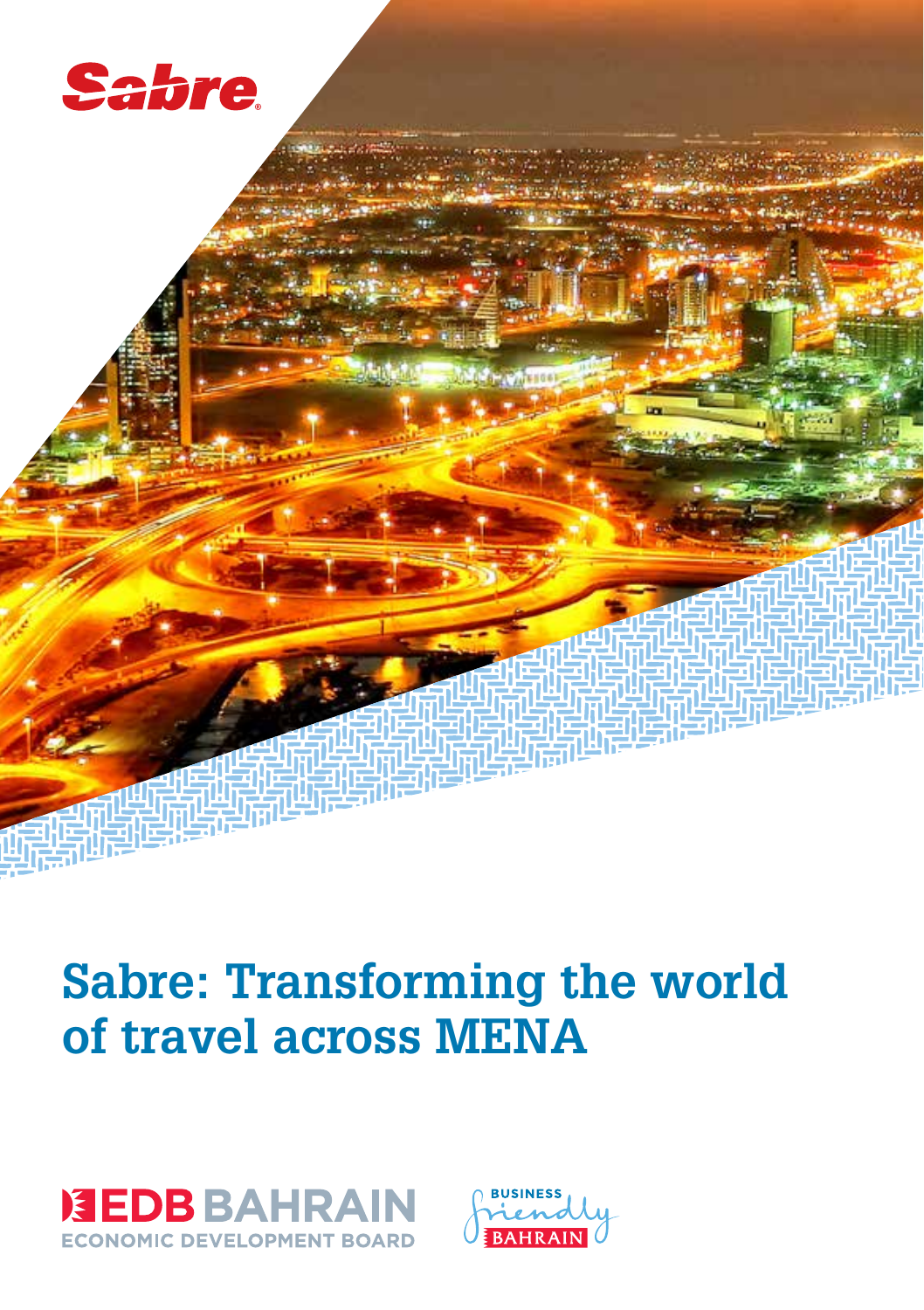# **Daniel Naoumovitch, CEO of Sabre Travel Network Middle East, explains why Sabre chose to base its regional headquarters in Bahrain.**

# **Bahrain: Location of choice for global tech solutions**

Global companies searching for the ideal destination to base their business in the Middle East would certainly consider important decision-making factors such as access to key markets, the availability of a skilled local workforce, the quality of the ICT infrastructure and the ease of doing business.

 *We had a few options but Sabre ultimately chose Bahrain as its Middle East Headquarters. It was a natural choice due to many factors including its central location, ease of travel throughout the region, cost of living and overall solid infrastructure. The business case was clear.* 

# *N* Based in Bahrain, connected to the world

Sabre's joint venture with Bahrain's national carrier Gulf Air created Sabre Travel Network Middle East, showcasing how a truly global technology player found the perfect location for its regional operations in Bahrain. Sabre now operates 27 offices and 11 training centres, across 13 Middle East and North Africa (MENA) countries, out of their hub in Bahrain.

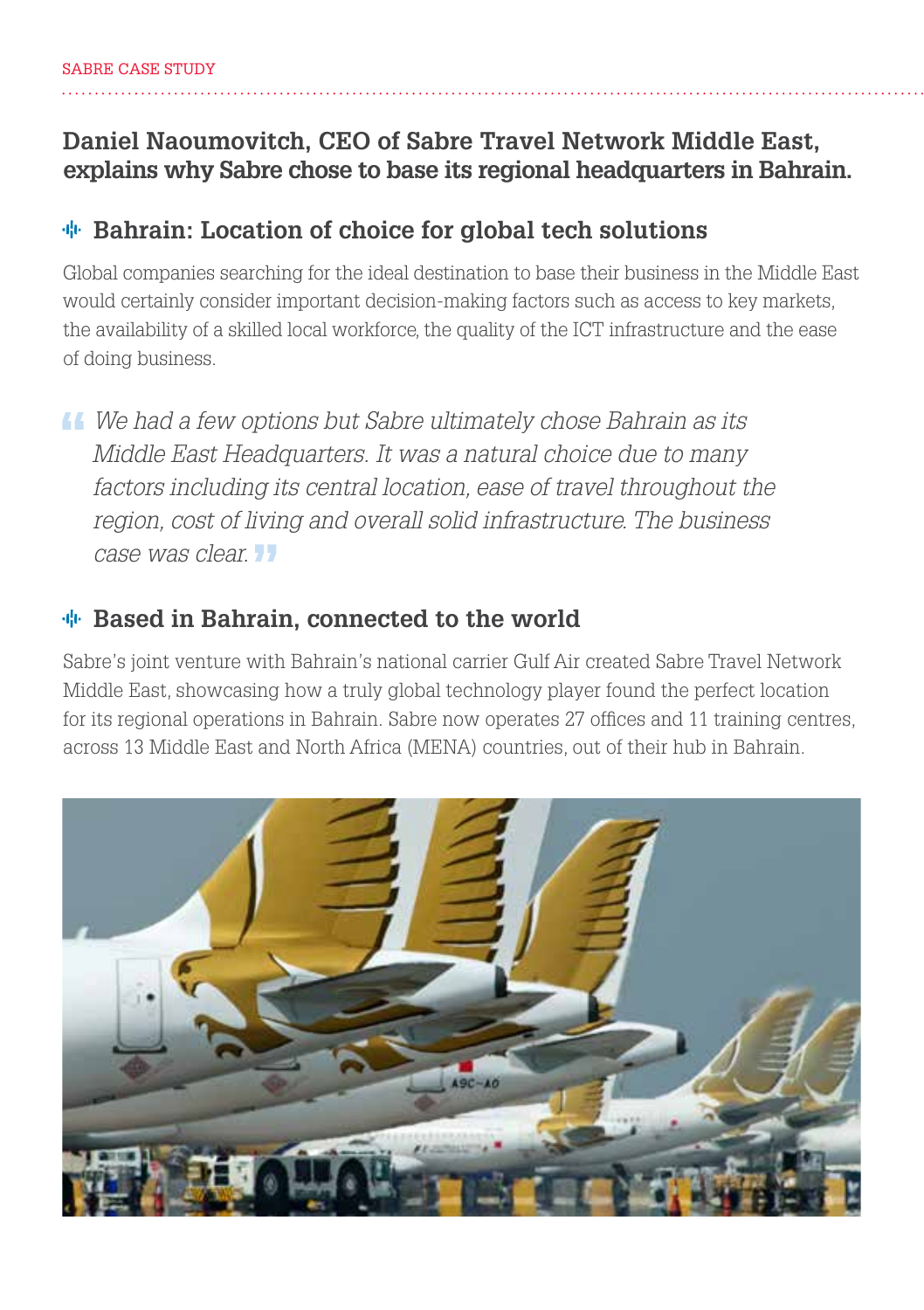*The location and the ease of travel in and out of Bahrain definitely meets our needs. In our business we need to disperse teams in and out of Bahrain and the region quickly and at very short notice and Bahrain's infrastructure makes this happen.* 

## **About Sabre**

Sabre Corporation is the leading technology provider to the global travel industry. Sabre's software, data, mobile and distribution solutions are used by hundreds of airlines and thousands of hotel properties to manage critical operations, including reservations, revenue management, flight, network and crew management. Sabre operates a leading global travel marketplace, connecting travel buyers and suppliers, and processes more than USD 120 billion of estimated travel spend annually. Headquartered in Southlake, Texas, USA, Sabre serves customers in more than 160 countries around the world.

- **业 US-based global travel technology company established in 1960**
- $\Psi$  Operating from 60 countries around the world
- 中 80 Bahrain-based staff and another 200 employees across MENA
- $\Psi$  NASDAQ listed company valued at USD 3.93 billion

# **Culture of innovation**

No sector has had to adapt more to the impact of technology than travel. Every aspect of the industry has been transformed by the digital revolution creating vast opportunities for smart investors. Bahrain has succeeded in creating an environment for technology and innovation to flourish, with its advanced ICT infrastructure and vibrant telecoms sector.

 *Being a technology company, innovation is part of our culture, a culture that is thriving within each and every employee and a part of our commitment to our customer. And the company is helping make the most of the creativity of its employees through a structured innovation program that rewards its employees for offering 'out-ofthe-box' ideas. Innovation is the buzz word.*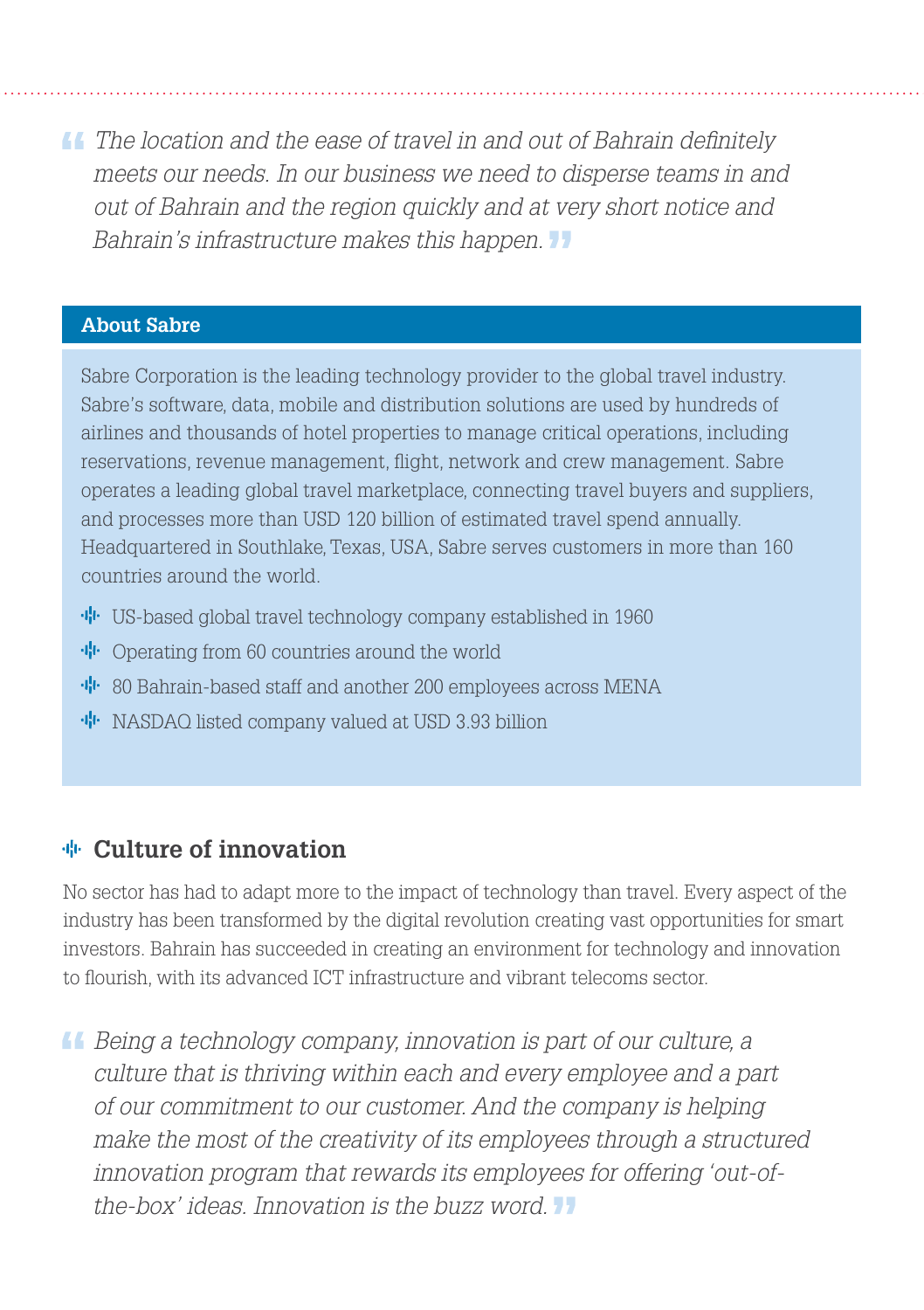

In early 2016 Sabre introduced Ignite, the first structured innovation program in Europe, Middle East and Africa (EMEA), for its workforce to put forward ideas for better ways of working. The first ideas came from Bahrain and within a few weeks 200 ideas were put forward – an indication of the innovation found within the Bahraini workplace.

# **Unique talent pool**

Bahrain's commitment to investing in education has resulted in a highly-skilled bilingual workforce. Sabre first set up in Bahrain in 2005 with 30 employees, growing into a much larger organisation today, with 80 Bahrain-based staff, of which half are Bahraini, and another 200 employees across MENA.

 *I simply do not recall the last time we have been short of talent in Bahrain – and this goes for both local and expatriate talent. Recruiting for jobs in Bahrain seems to have a certain attraction to it. An attraction for professional men and women that are looking for stability and a good quality of life.*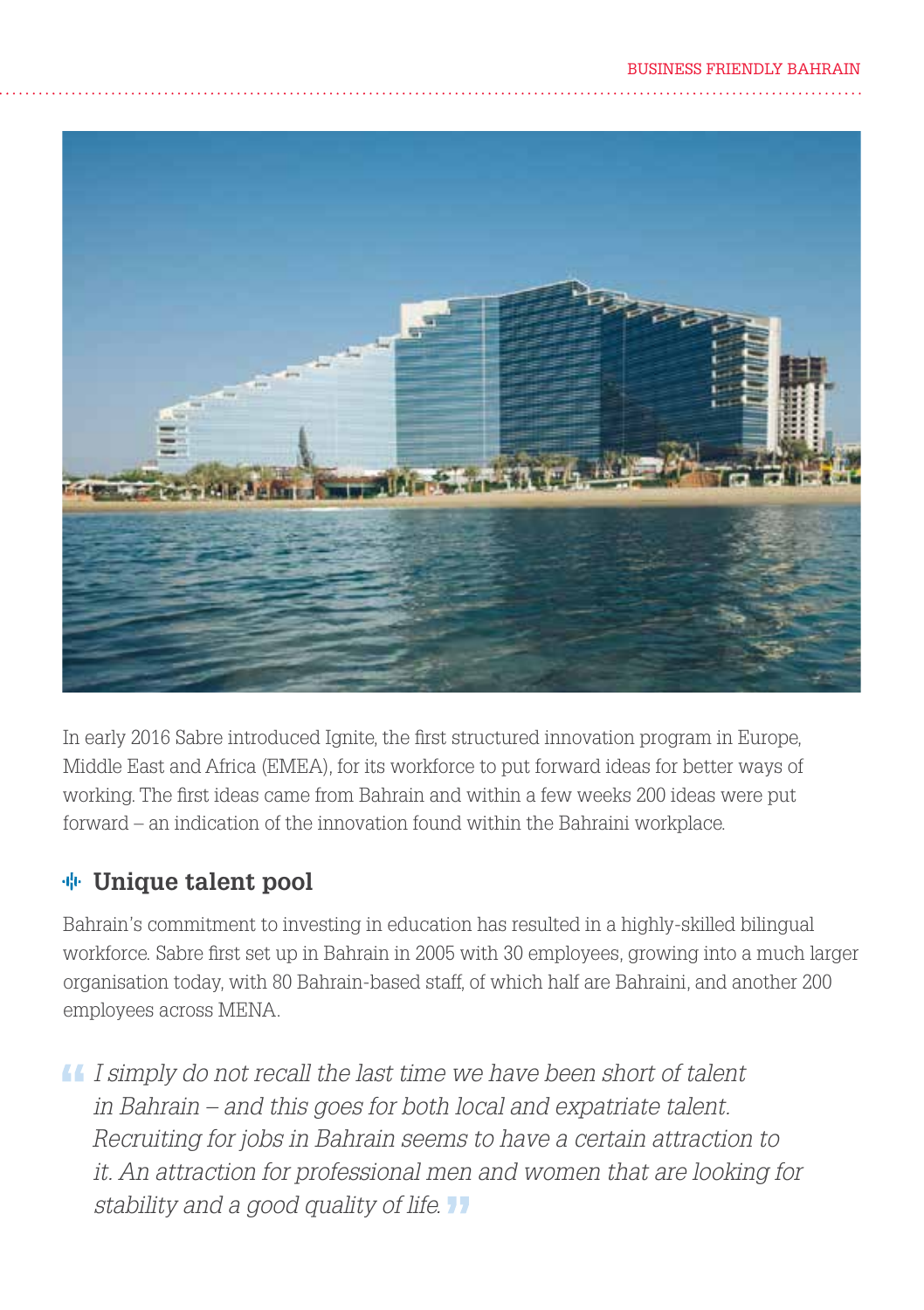

## **Driving growth**

Technology will be the key ingredient to supporting growth in Bahrain's diversified economy. Bahrain is a nation of early adopters with a highly competitive and vibrant telecoms sector. Two thirds of Bahrainis own two mobile phones, and mobile and broadband penetration rates are high at over 200% and 145% respectively.

The Kingdom's tourism sector is growing steadily and is expected to reach USD 1 billion by 2020.

Sabre is contributing to this growth by assisting travel companies to generate new revenue and compete internationally. From this central hub, Sabre is growing the online and mobile space across the region by rolling out innovative global products like the Sabre Dev Studio, offering a portfolio of services and tools that allow developers to build apps to transform the world. Dev Studio powers B2C and B2B applications, providing services that enable developers to create value across the entire travel process, from inspiration and search, to providing personalised service.

### ABOUT THE BAHRAIN ECONOMIC DEVELOPMENT BOARD (EDB)

The EDB is a dynamic public agency with overall responsibility for attracting investment into Bahrain and supporting initiatives that help enhance the investment climate in the country.